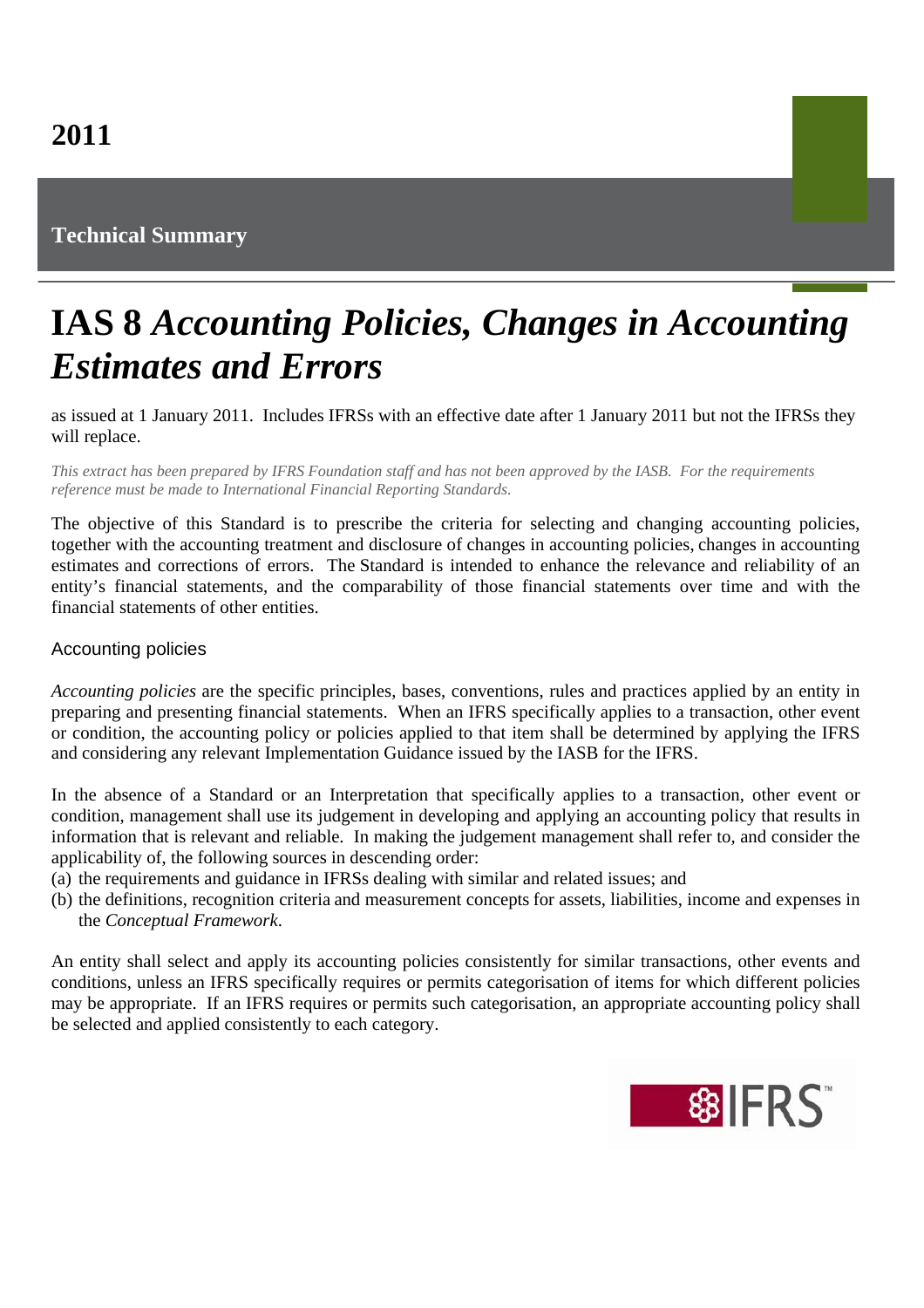An entity shall change an accounting policy only if the change:

- (a) is required by an IFRS; or
- (b) results in the financial statements providing reliable and more relevant information about the effects of transactions, other events or conditions on the entity's financial position, financial performance or cash flows.

An entity shall account for a change in accounting policy resulting from the initial application of an IFRS in accordance with the specific transitional provisions, if any, in that IFRS. When an entity changes an accounting policy upon initial application of an IFRS that does not include specific transitional provisions applying to that change, or changes an accounting policy voluntarily, it shall apply the change retrospectively. However, a change in accounting policy shall be applied retrospectively except to the extent that it is impracticable to determine either the period-specific effects or the cumulative effect of the change.

#### Change in accounting estimate

The use of reasonable estimates is an essential part of the preparation of financial statements and does not undermine their reliability. A *change in accounting estimate* is an adjustment of the carrying amount of an asset or a liability, or the amount of the periodic consumption of an asset, that results from the assessment of the present status of, and expected future benefits and obligations associated with, assets and liabilities. Changes in accounting estimates result from new information or new developments and, accordingly, are not corrections of errors. The effect of a change in an accounting estimate, shall be recognised prospectively by including it in profit or loss in:

- (a) the period of the change, if the change affects that period only; or
- (b) the period of the change and future periods, if the change affects both.

### Prior period errors

*Prior period errors* are omissions from, and misstatements in, the entity's financial statements for one or more prior periods arising from a failure to use, or misuse of, reliable information that:

- (a) was available when financial statements for those periods were authorised for issue; and
- (b) could reasonably be expected to have been obtained and taken into account in the preparation and presentation of those financial statements.

Such errors include the effects of mathematical mistakes, mistakes in applying accounting policies, oversights or misinterpretations of facts, and fraud.

Except to the extent that it is impracticable to determine either the period-specific effects or the cumulative effect of the error, an entity shall correct material prior period errors retrospectively in the first set of financial statements authorised for issue after their discovery by:

(a) restating the comparative amounts for the prior period(s) presented in which the error occurred; or

(b) if the error occurred before the earliest prior period presented, restating the opening balances of assets, liabilities and equity for the earliest prior period presented.